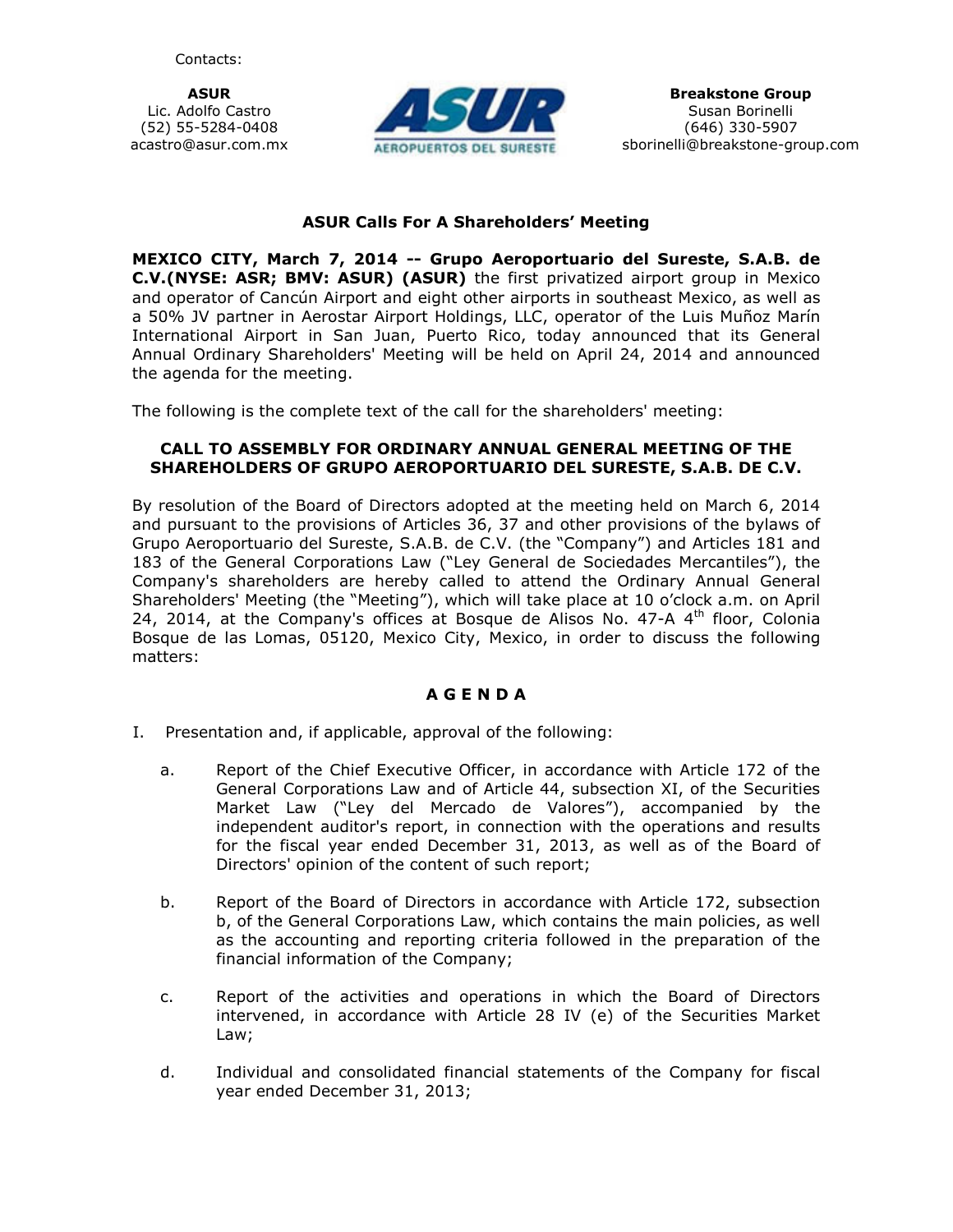- e. Annual report on the activities carried out by the Audit Committee of the Company in accordance with Article 43 of the Securities Market Law and report on the Company's subsidiaries. Resolutions thereon; and
- f. Report on compliance with the tax obligations of the Company for the fiscal year ended December 31, 2012, in accordance with Article 86, section XX of the Income Tax Law ("Ley del Impuesto sobre la Renta"). Resolutions thereon.
- II. Proposal on and, if applicable, approval of the application of the Company's results for the year:
	- a. Proposal for increase of the legal reserve;
	- b. Proposal and, if applicable, approval of the maximum amount that may be used by the Company to repurchase its shares in 2014 pursuant to Article 56 of the Securities Market Law; proposal and, if applicable, approval of the provisions and policies regarding the repurchase of Company shares. Resolutions thereon.
- III. Ratification, if applicable, of the administration by the Board of Directors and the Chief Executive Officer for the fiscal year of 2013 and appointment or ratification, as applicable, of (i) the persons who comprise or will comprise the Board of Directors of the Company, once assessed as independent, as applicable, (ii) the Chairperson of the Audit Committee, and (iii) the persons who serve or will serve on the Committees of the Company; determination of corresponding compensations. Resolutions thereon.
- IV. Appointment of delegates in order to enact the resolutions adopted at the Meeting and, if applicable, to formalize such resolutions. Resolutions thereon.

Subject to the provisions of the paragraph immediately following this one, in order to have the right to attend the Meeting, the shareholders shall (i) be registered on the Company Shareholder Register, which will be closed three days prior to the date set for the Meeting, that is, on April 21, 2014; and (ii) have obtained their admission pass.

In order to have the right to attend the Meeting, at the latest on the working day before the Meeting (i) the shareholders shall deposit at the Company's offices, with S.D. Indeval, S.A. de C.V., Institución para el Depósito de Valores ("Indeval") or with any national or foreign financial credit institution, their share certificates or the receipts or other proof of deposit issued by any such institutions, and (ii) the brokerage houses and the other depositaries at Indeval shall present a list containing the names, addresses, nationalities and number of shares of the shareholders that they will represent at the Meeting. Upon receipt of such documents, the Company shall issue an admission pass to the shareholders and/or deliver the forms that they may use in order to be duly represented at the Meeting pursuant to subsection III of Article 49 of the Securities Market Law. In order to attend the Meeting, the shareholders shall present the corresponding admission pass and/or form.

The shares deposited at the Company by the shareholders for the purposes of attending the Meeting shall be returned when the Meeting has ended, upon the delivery of the deposit receipts issued to the shareholder or attorney-in-fact for such shares.